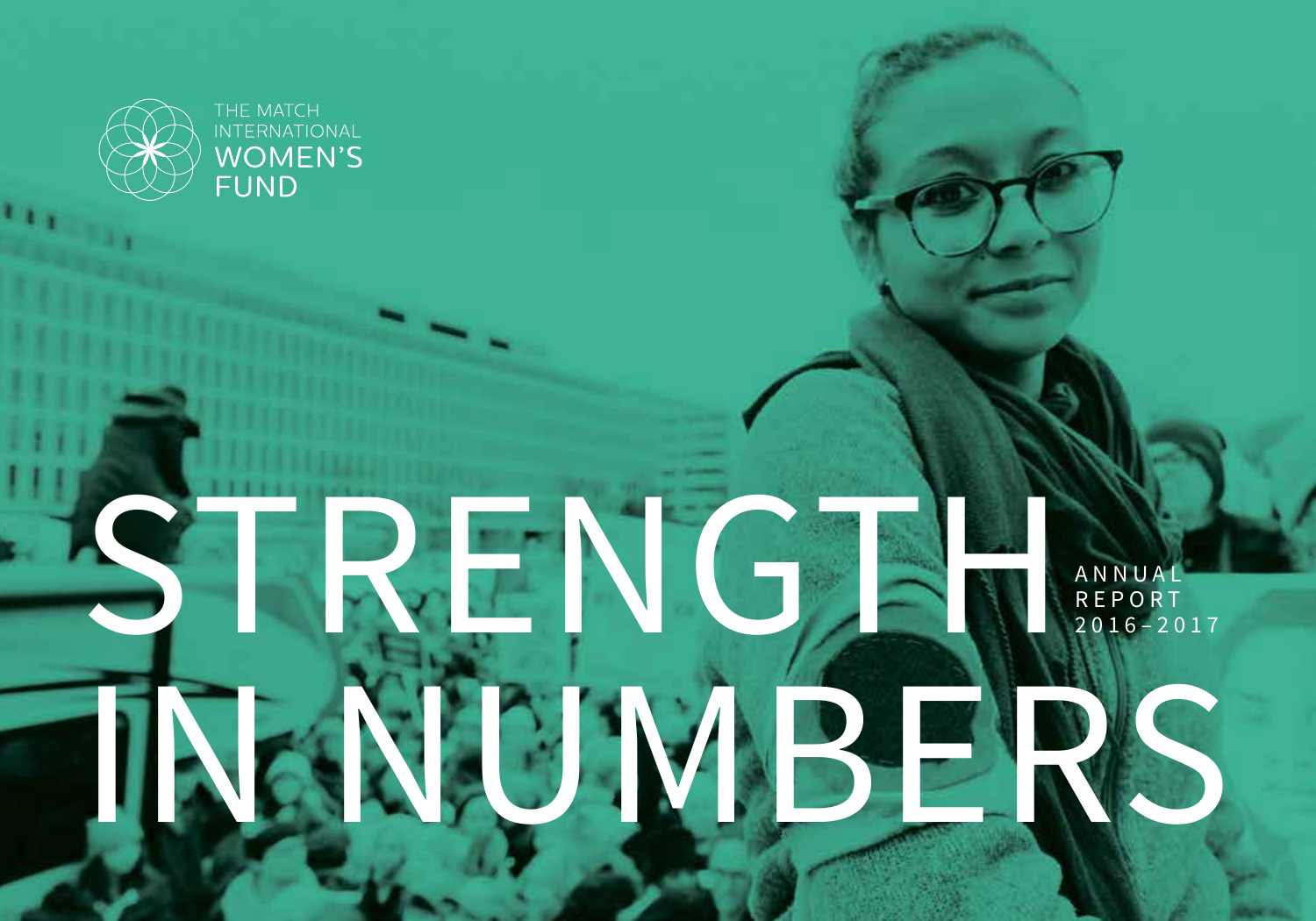On January 21, 2017, 4.5 million women in nearly 1,000 cities around the globe took to the streets for women's equality. It was a unique moment, not just as a women's movement but at the intersections of multiple movements: environmental rights, LGBT rights, Indigenous rights, and many others. After a U.S. election that left many women feeling powerless, talk about strength in numbers.

We cannot think of a more fitting theme for our Annual Report. When 70 LGBT folks in Uganda protect each other from violence, that's strength in numbers. When hundreds of women in India march to protest rape, that's strength in numbers. And when thousands of Canadians donate their hard-earned dollars to support women-led innovations at the grassroots, that's strength in numbers, too.

As you will see in this report, numbers are powerful. We are proud to share the results of The Fund's first three-year grant cycle:

### 30 GRASSROOTS PARTNERS AND \$1,000,000 OF SUPPORT.

But the numbers are only as strong as the women behind them (i.e. pretty darn strong.) Consider the two Canadian women who founded The MATCH Fund, the four chiefs who rejected female genital mutilation, and the six hundred girls who were trained in self-defense this year.

It is powerful when women and girls come together to make change. It's why, in 2017, The MATCH Fund moved to a new space in Ottawa—a place where innovators, Indigenous groups, and philanthropic organizations can connect and learn from one another. It's also why we've advocated for an even greater Canadian commitment to women and girls in the years to come.

The MATCH Fund is stronger every year thanks to our donors, our partners, and the millions of women around the world who make transformative progress despite incredible odds. We are just getting started. In fact, we have some very exciting things in the works that we can't wait to share with you. Thanks for getting us this far, and you won't believe what's in store!

#### **We are Canada's one and only global fund for women, girls, and trans\* folks driving change at the grassroots.**

How many Canadians does it take to change the world for women and girls? In short, *all* of us. But in *one* specific way. The MATCH Fund believes the greatest role we can play as Canadians is to put money directly into the hands of the innovators and change-makers at the grassroots. As a women's fund working at the intersection of women's rights and innovation, we find the edgiest women doing the most critical work. Then we channel Canadian dollars right to them so they can put their ideas into action.





Jess TomlinPresident/CEO

Joanna KerrBoard Chair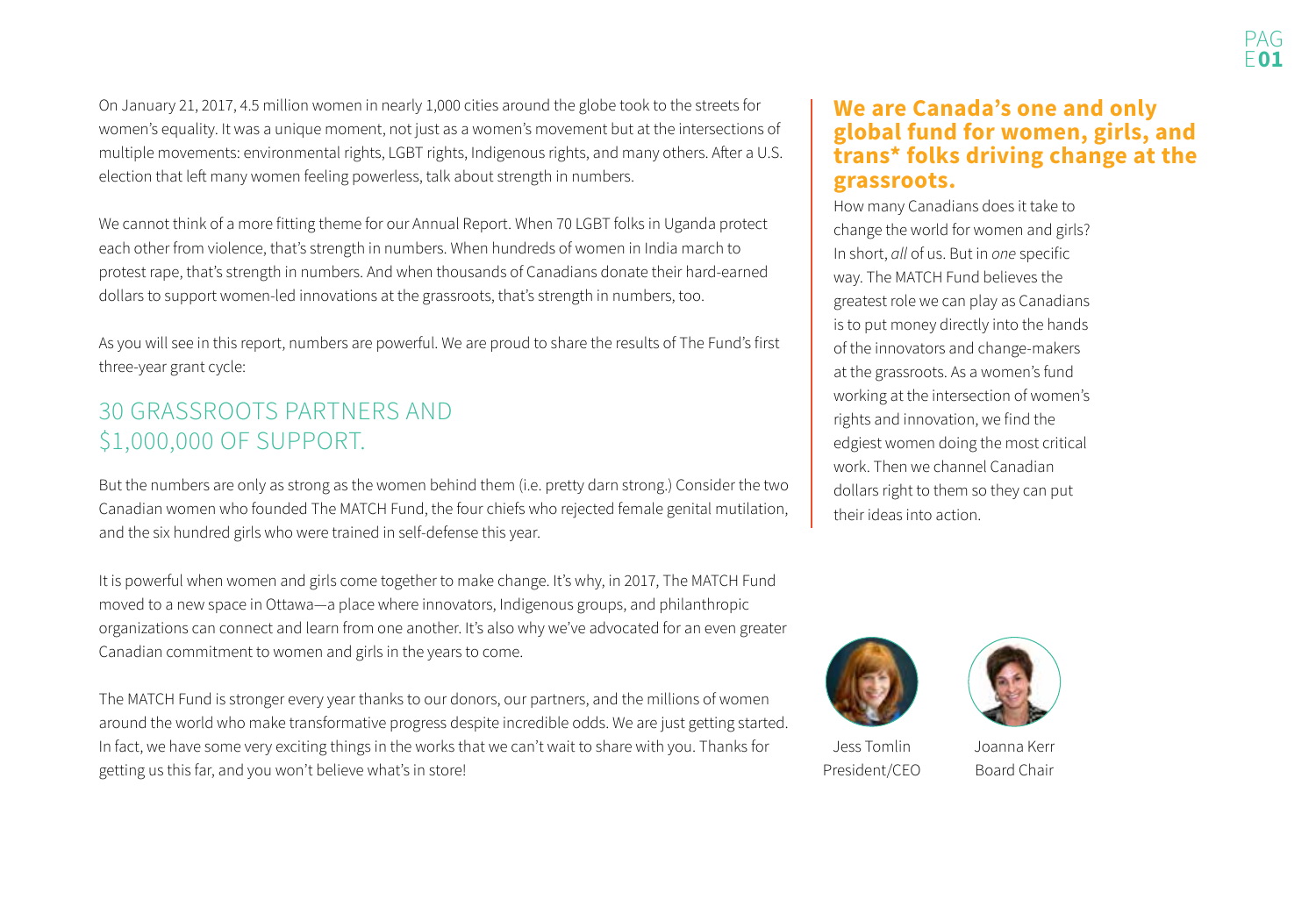

# IT ALL ADDS UP

When we officially launched The Fund in 2013, we took a risk: could Canada support a global fund for women and girls? The numbers speak for themselves. Since that time, we have awarded **60 grants** to **30 partners** totaling **\$1 million**. In short, we feel like a million bucks. (And we aim to feel like **3.5 million** by the end of 2019.) **O** SEE PAGE 7 TO READ about our 2016–2019 strategic plan.

Thanks to work supported by The MATCH Fund this year:

- •Women and girls had increased access to vital services O **200** Colombian women affected by sexual violence, displacement, and forced disappearance were able to access services and support.
- • Girls demonstrated increased confidence and curiosity **20** girls in India participated in an innovation lab: attending hacking camp, touring makers' spaces, and being inspired to make ice-cream out of nitrogen gas.

#### •Boys reported more respect for girls

- Over **5,000** Nepali girls attended workshops this year to learn about their bodies and to reject child marriage. As the girls learned, so did the boys. In the words of one boy, "now I respect girls more than before."
- •• Women changed laws that held them back
- A law in the DRC required a husband's permission for a woman to launch a business. But, thanks to our pan-African partner, this law was abolished in July 2016.

#### **Building Knowledge and Capacity**

Since its launch in 2013, The MATCH Fund has provided **14** additional grants to strengthen the capacity of people, organizations, and movements. This is but one example:

• Just before 9 AM, our Colombian partner received an anonymous phone call: "Stop agitating about the conflict victims, or there will be trouble." This organization receives many such threats, most of which are not taken seriously by the police. **This year, The MATCH Fund supported this partner to establish security protocols and procedures.**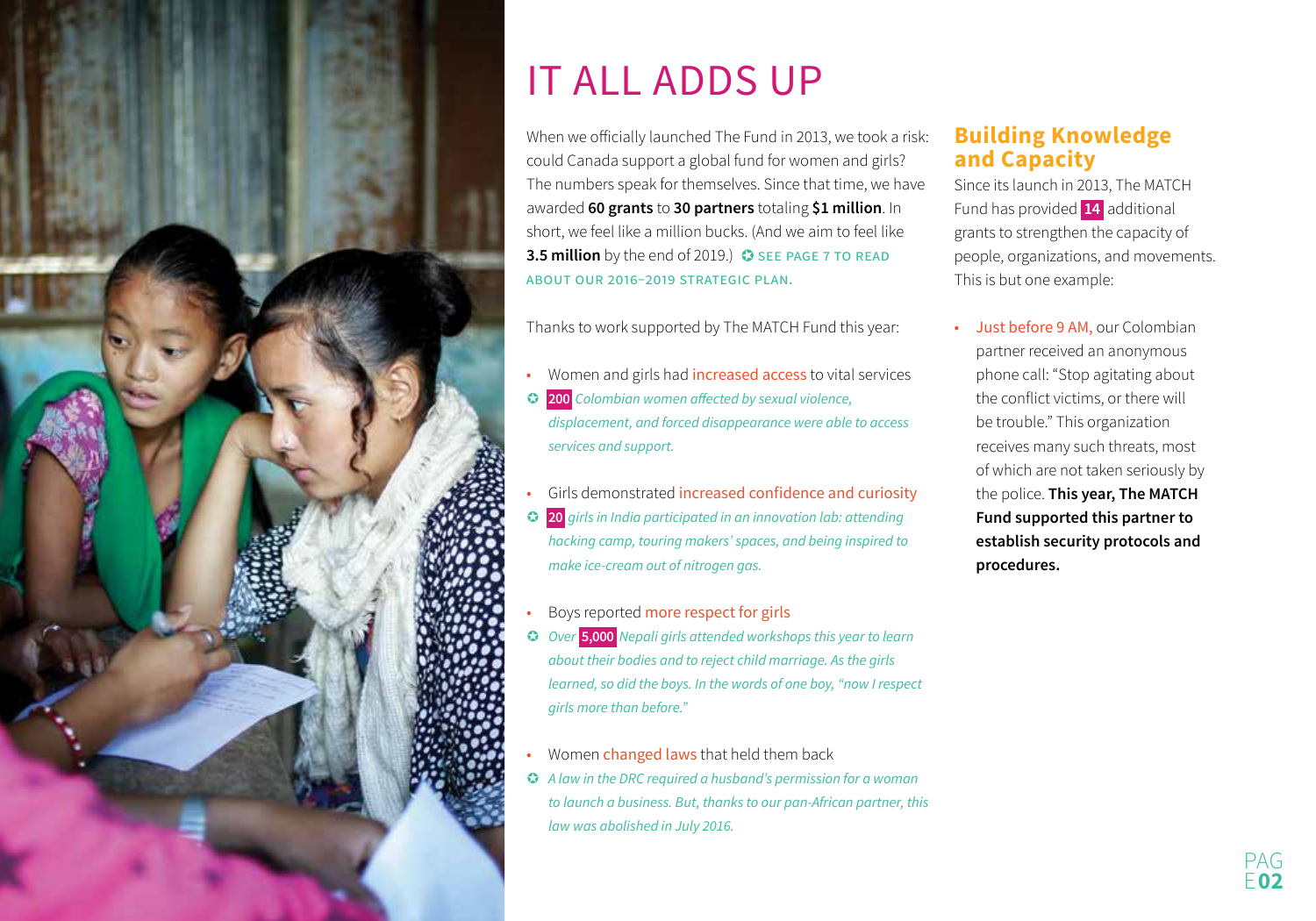



#### **The Nidhi Initiative: Point of View (India)**

Nidhi Goyal is the funniest stand up comedian in Mumbai. And not only is she funny, she's funny for good. A visually impaired women's rights activist, Nidhi uses comedy to change hearts and minds. (And policies and practices.) This year, The MATCH Fund supported Nidhi to build a mobile "matchmaking" app that connects women with disabilities to volunteer caregivers. There's stand up. And then there's *standing up* for women in need. Nidhi does both.

## NEW INNOVATIONS IN 2016–2017



#### **Mama Radio (Democratic Republic of Congo)**

When women take control of the microphone at this South Kivu radio station, their 15 regularly-scheduled programs bring much-needed attention to the issues women face. But it's not just about who's speaking. It's also about the thousands of people who are listening. As one fan says, "Domestic violence was part of my day-to-day. But since Mama Radio's show about violence against women, things have changed. Just like me, my husband is always listening in." Mic drop.

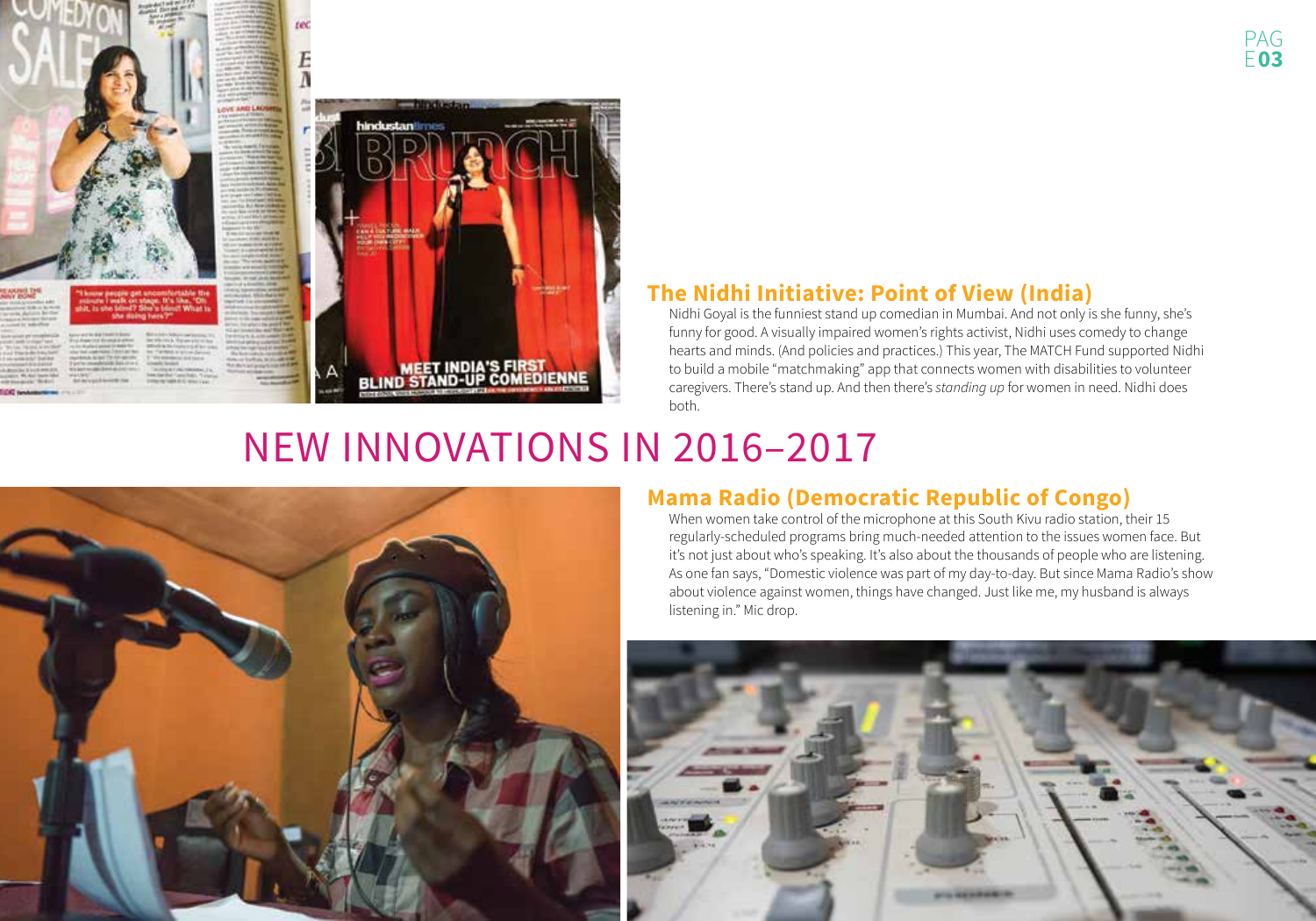### OUR 2016–2017 PARTNERS



FFC trained **35** women election observers to use and build their social media networks to quickly spread concerns of election fraud and/or human rights violations.  $\bullet$ 

Peer educators in two new schools inspired **130** boys to end rape culture. The program is so successful that RCCTT is partnering with the Western Cape Education Department to replicate the model region-wide.  $\bullet$ 

LGBT filmmakers hosted **10** film screenings this year about women's sexual and reproductive rights. **100%** of the participants, some of whom were men, indicated a desire to continue talking about the issues afterward.

Akina Mama wa Afrika (Uganda)

Asociación de Mujeres Migrantes y Refugiadas de Argentina (Argentina)

Asociación de Victimas por la Paz y el Desarrollo (Colombia)

Association Biowa (Benin)

Boxgirls Kenya (Kenya)

Corporación Vamos Mujer (Colombia)

Equifonía (Mexico)

Fem Alliance (Uganda)

Feminist Approach to Technology (India)

Fonds pour les Femmes Congolaises (Democratic Republic of Congo) Her Turn (Nepal)

Asociación de Mujeres Las Golondrinas (Nicaragua) Law and Advocacy for Women Uganda (Uganda) Mama Radio—Association des Femmes des Medias (Democratic Republic of Congo) Nidhi Initiative—Point of View (India) Oxlajuj B'atz'—Thirteen Threads (Guatemala)

Rape Crisis Cape Town Trust (South Africa) Resolve Trash 2 Cash (India)

Studio-Mobile Accent on Action (Georgia) Tshwaranang Legal Advocacy Centre (South Africa) Women's Advocacy Centre Nepal (Nepal) WMW Jamaica (Jamaica)

#### **Strength at the Grassroots**

Donations to The MATCH Fund directly support women, girls, and trans\* folks leading change in their communities. That means:

- Flexible Funding: Our partners tell us what they need, and we listen (not the other way around.) In 2016–2017, The MATCH Fund's donors supported everything from computers *for* girls to computers *made by* girls.
- Visibility, Growth, and Protection: We amplify our partners' voices by plugging into international networks; sharing stories across Canada; and connecting partners to learning opportunities, strategic spaces, and real-time support.

*Turn the page to see what happens when The MATCH Fund increases funding and visibility to grassroots partners.*

> PAGE**04**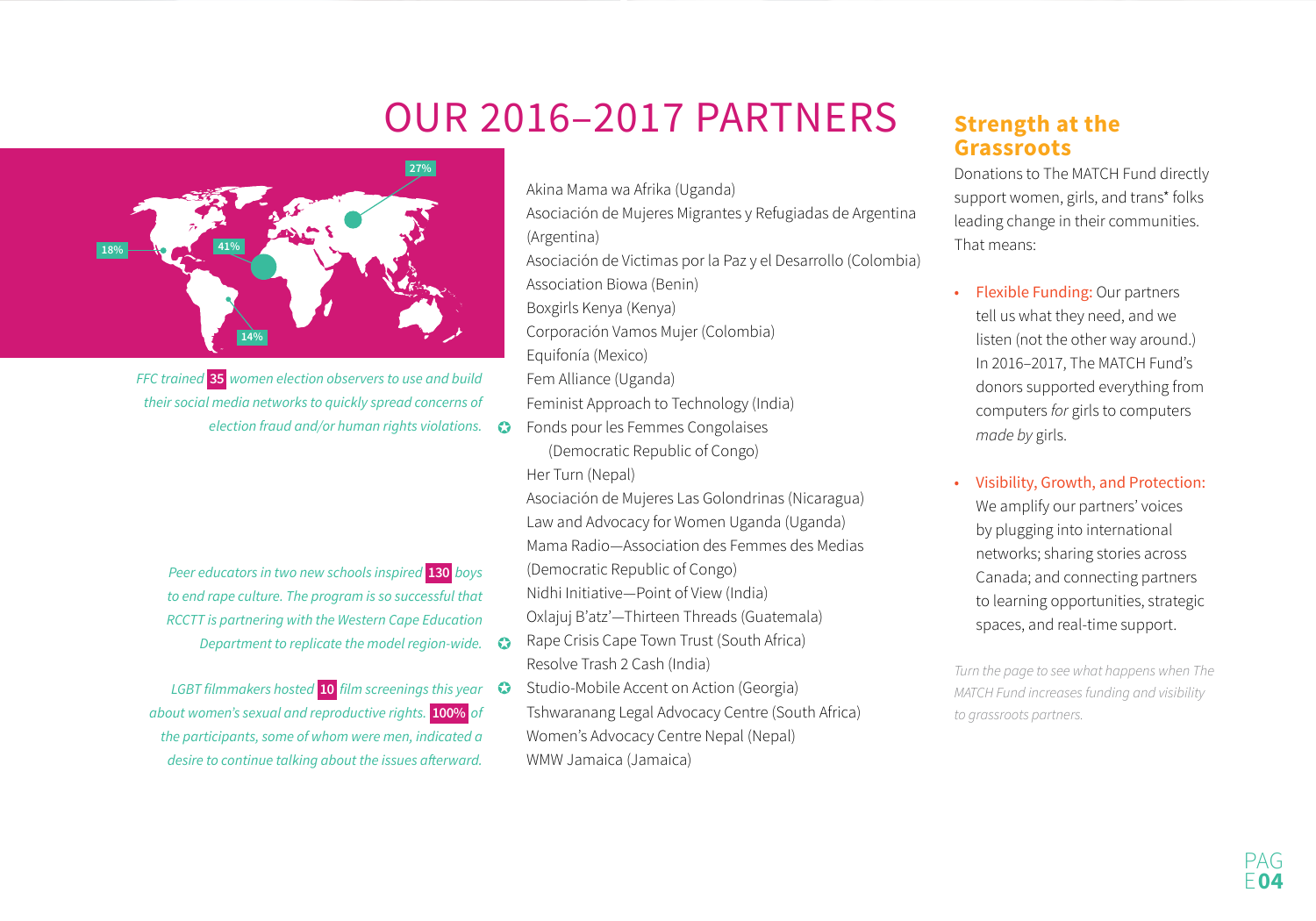### THE MULTIPLIER EFFECT

In economics, the Multiplier Effect is when an increase in one economic activity causes an increase in another. We say it this way: investing in women, girls, and trans\* people at the grassroots is the best and fastest way to see change.

Take the examples of Boxgirls (Kenya,) Resolve Trash to Cash (India,) and Las Golondrinas (Nicaragua.) Along with a small group of other funders, The MATCH Fund was one of their first investors. See how our seed investment over three years helped these organizations scale up and out.



### **Multiplying with Money:**  $\begin{bmatrix} 1 & 1 \end{bmatrix}$  **Multiplying with Visibility:**

Getting money directly into the hands of innovative women's organizations. Getting the word out by nominating partners for awards, providing access to new spaces, or sharing their work with other funders.

| 66%                                                                                        | 1,500 | 900             | <b>BOXGIRLS KENYA</b>  | With and For Girls Award, Girl Power in Play<br>Conference, Media training, International Olympic<br>Committee's Sport and Active Society Grant |
|--------------------------------------------------------------------------------------------|-------|-----------------|------------------------|-------------------------------------------------------------------------------------------------------------------------------------------------|
| The MATCH Fund's Investment Year 1<br># women and girls reached in 2014-2015               | 365%  | 650<br>140      | <b>RESOLVE T2C</b>     | Momentum for Change Award, Scaling Up Award,<br>Gender for Future Detoxification Award, COP21 in Paris                                          |
| The MATCH Fund's Investment Year 3<br># women and girls reached in 2016-2017<br>% increase |       | 220 100<br>120% | <b>LAS GOLONDRINAS</b> | 2017 AWID conference                                                                                                                            |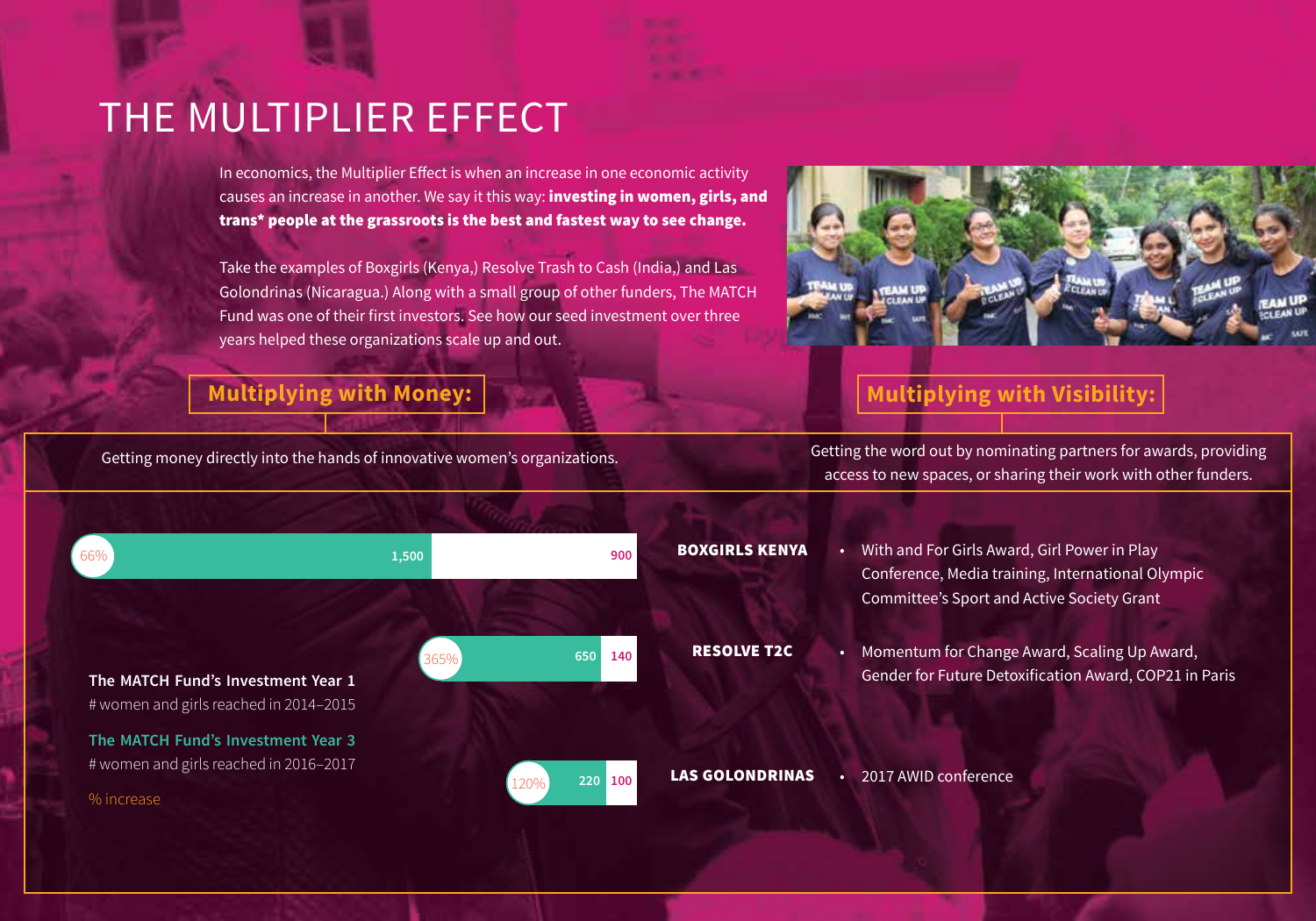### CELEBRATING 40 YEARS

It's been four decades since two Canadian women attended the First UN World Conference on Women in Mexico City. That was the spark of what is, today, The MATCH International Women's Fund. By the numbers, that's: **40** years. Nearly **<sup>100</sup>**countries. **680** women's organizations. **1,000s** of Canadian supporters. And **1,000s** of locally-led solutions around the world.

 What does it take to turn 40? We polled current staff. Here's what they said: Persistence, Creativity, Passion, Experience, Success, A few good mistakes, Wisdom, Guts, Boldness, Growth, Commitment, Magic, Support, Learning, Every single one of us.

#### **Remembering our Co-Founder, Suzanne Johnson-Harvor**

In June 2016, Suzanne Johnson-Harvor passed away. We remember her as a woman who protested alongside Coretta Scott-King, who built movements around her kitchen table, and who saw a need…then filled it. Suzanne, may your vision last lifetimes.



# THEN AND NOW

#### **Demanding Justice and Services for Sexual Violence Survivors**

THEN: Senegal, 1998—The MATCH Fund's former partner assembled 10,000 women to lobby for the conviction of a public servant who had admitted to raping a 9-year-old girl. Though it seemed he would go free, he was sentenced to 10 years in prison due to the group's efforts.

NOW: Mexico, 2017—Though abortion is legal in Mexico in cases of rape, there's little information and care for women needing support. Advocating for a young woman who was raped, The MATCH Fund's partner played a key role securing the first legal interruption of pregnancy on record for a victim of sexual violence in Veracruz.

#### **Supporting Sex Workers**

THEN: Peru, 1983—A hidden industry, sex work was unregulated, which left sex workers without protection. The MATCH Fund's former partner met one-on-one with 40 sex workers in Lima to connect them to healthcare, legal aid, and childcare, also focusing on legislative change to defend the rights of sex workers across the country.

NOW: Benin, 2017—Fearing discrimination, sex workers often avoid going to the doctor. That's why The MATCH Fund's partner brings the doctor to them, providing 140 women with HIV/AIDS screenings this year.

#### **Ending Female Genital Mutilation (FGM)**

THEN: Mali, 1995—15,000 people in Mali's eight major regions mobilized against FGM, led by The MATCH Fund's former partner. This group facilitated a ceremony in which women laid down the knife, committing to end FGM.

NOW: Uganda, 2017—The Fund's partner championed a bill—passed in January 2017—to establish a common definition of FGM, to set a minimum penalty for those who practice it, and to treat FGM as a cross-border crime.

 $\bullet$  Now, this partner is focused on ending FGM for refugees. More than half a million refugees came to Uganda this year. Research supported by The Fund shows that 70% of refugee women have undergone FGM.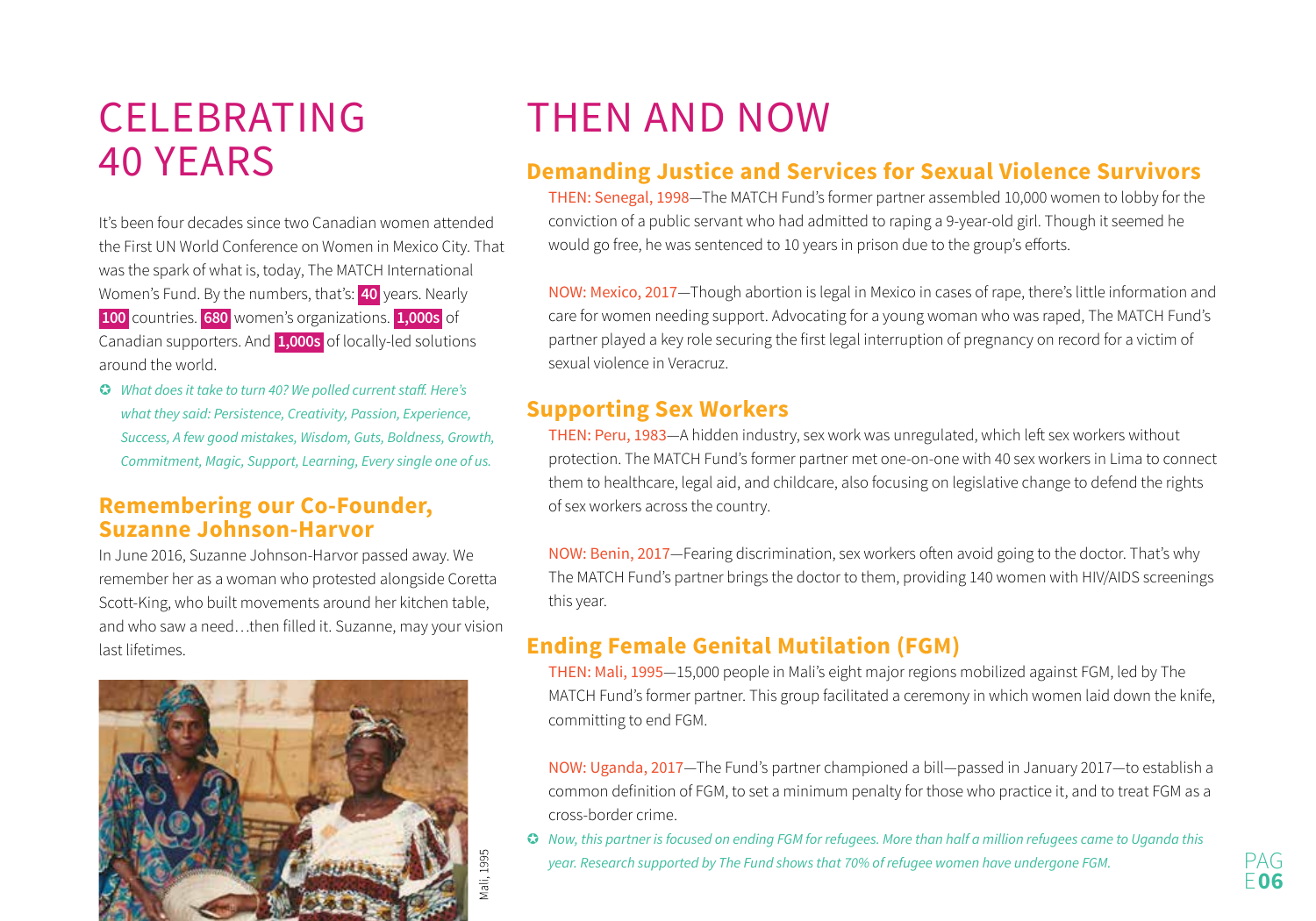# STRENGTH IN STRATEGY

#### **Increasing International Assistance to Women's Rights Organizations**

Did you think that Pi was infinite? Sadly, not this pi(e). Recently released OECD data indicates that, when it comes to Canadian international aid, women's organizations get only crumbs.

Partnering with the Nobel Women's Initiative this year, The MATCH Fund met with relevant units at Global Affairs Canada, Nobel Peace Laureates, MPs, experts in the women's funding movement and sister civil society organizations to grow the pie for women's organizations around the world. It's time for the Canadian government to walk the feminist talk and put more money into the hands of women and girls outside of our borders.



#### **2016–2019 Strategic Plan**

In June 2016, The MATCH Fund launched an ambitious plan to give 10x the grants to women, girls, and trans\* folks by the end of 2019. **Why 10x?**

### **HERE ARE 10 ANSWERS:**



Who doesn't want 10x more of that?

**G** The plan also contains a road map to grow The MATCH Fund's fundraising and internal capacity. The full plan is available on our website and upon request.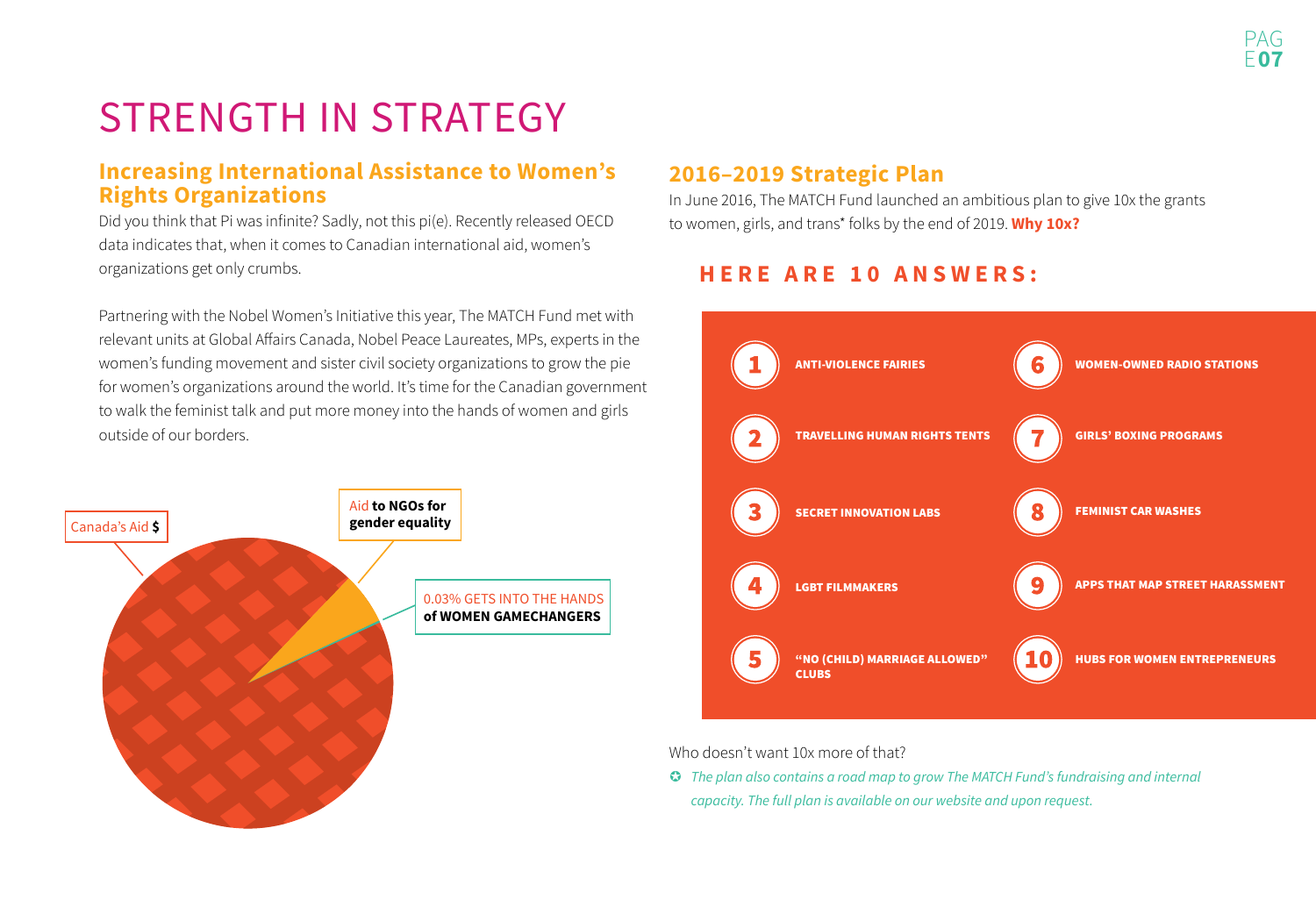### **A+ in Excellence**

In 2016–2017, The MATCH Fund received Imagine Canada accreditation for excellence and compliance across 73 standards within: Board governance, Financial accountability & transparency, Fundraising, Staff management, and Volunteer involvement.

The MATCH Fund is one of only 211 Canadian charities to receive this distinction, making The Fund an excellent choice for Canadians looking to support women around the world.



## TEST OF STRENGTH

The MATCH Fund's corporate partners—Cairns ONeil Strategic Media, Citizen Relations, The Colony Project, and Fish Out of Water Design—won't rest until women's rights are human rights. Test your knowledge of this work below.

**How many digital quizzes has The MATCH Fund launched since 2013?**

a. One

- b. Two
- c. **Three** ;*The Women's Rights Quiz (2015), the Lottery of Life (2016), and the Why are We Still Protesting this Sh\*!? Quiz (2017). If you haven't*  **taken them, you can find them at**  *matchinternational.org.*

- a. 5,500
- b. 55,000
- **c. 550,000** → And counting!

**How many awards have these campaigns won?**

- a. 0
- b. 1

 $c. 2$  **<sup>2</sup>**; *Not only are individual Canadians paying attention, but these disruptive campaigns have also caught the eye of the International Association of Business Communicators and the Canadian Council on International Co-Operation, winning an award for Communications Management (2017) and Innovation (2015).* **How many people took the quizzes?**

> **How many media and social media impressions have these campaigns received (so far)?**

- a. 1 million
- b. 25 million

c. **50 million** ; *This is strength in numbers. One becomes we. A couple becomes a crowd.* 

*The masses become a movement. If you wondered what the resistance looks like, this is it.*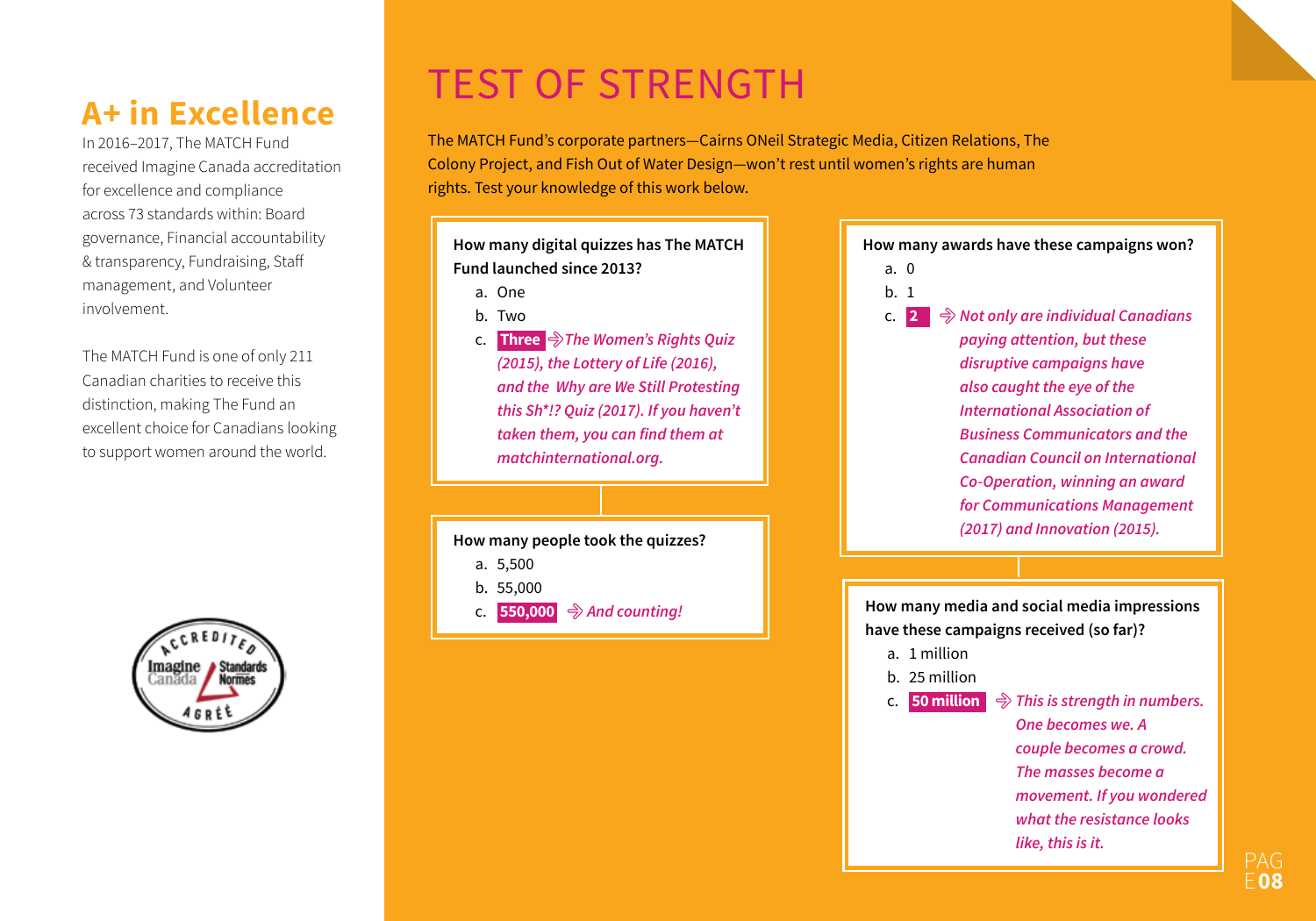# FINANCIAL HIGHLIGHTS

The financial highlights below are provided for information.

Readers are encouraged to obtain the official audited financial statements, which are available on our website or upon request.

#### **Year ended March 31, 2017, with comparative information for 2016**

| <b>Statement of Financial Position</b>      |              |           |
|---------------------------------------------|--------------|-----------|
|                                             | 2017         | 2016      |
| <b>Assets</b>                               |              |           |
| <b>Current Assets</b>                       |              |           |
| Cash                                        | \$383,726    | \$530,621 |
| Accounts receivable                         | 22,214       | 13,559    |
| Prepaid expenses                            | 4,618        | 4,589     |
|                                             | 410,558      | 548,769   |
| <b>Capital Assets</b>                       | 6,610        |           |
|                                             | \$417,168    | \$548,769 |
| <b>Liabilities and Net Assets</b>           |              |           |
| <b>Current Liabilities</b>                  |              |           |
| Accounts payable and<br>accrued liabilities | Ś.<br>99,944 | \$87,420  |
| Deferred revenue                            | 29,389       | 25,177    |
|                                             | 129,333      | 112,597   |
| <b>Unrestricted Net Assets</b>              | 287,835      | 436,172   |
|                                             | \$417,168    | \$548,769 |

| <b>Statement of Operations</b> |    |            |               |
|--------------------------------|----|------------|---------------|
|                                |    | 2017       | 2016          |
| <b>Revenue</b>                 |    |            |               |
| Donations                      | Ś  | 476,274    | 886,481<br>S. |
| Grants                         |    | 433,940    | 175,907       |
| Project management fees        |    | 60,535     |               |
| Events                         |    | 35,661     | 15,960        |
| Interest income                |    | 659        | 735           |
| <b>Bequests</b>                |    |            | 99,066        |
|                                | Ś  | 1,007,069  | \$1,178,149   |
| <b>Expenses</b>                |    |            |               |
| Program expenses               | \$ | 653,815    | 698,287<br>Ŝ. |
| Fundraising                    |    | 233,914    | 155,226       |
| Administration                 |    | 115,788    | 108,179       |
| Management fee                 |    | 135,000    | 147,131       |
| Governance                     |    | 5,283      | 4,644         |
| Publications                   |    | 11,606     | 14,534        |
|                                |    | 1,155,406  | 1,128,001     |
| Excess (deficiency) of revenue |    |            |               |
| over expenses                  | Ŝ. | (148, 337) | 50,148<br>S   |

| <b>Statement of Changes in Net Assets</b> |            |           |  |  |  |  |  |
|-------------------------------------------|------------|-----------|--|--|--|--|--|
|                                           | 2017       | 2016      |  |  |  |  |  |
| Net assets, beginning of year             | \$436,172  | \$386,024 |  |  |  |  |  |
| Excess (deficiency) of revenue over       | (148, 337) | 50,148    |  |  |  |  |  |
| expenses                                  |            |           |  |  |  |  |  |
| Net assets, end of year                   | \$287,835  | \$436,172 |  |  |  |  |  |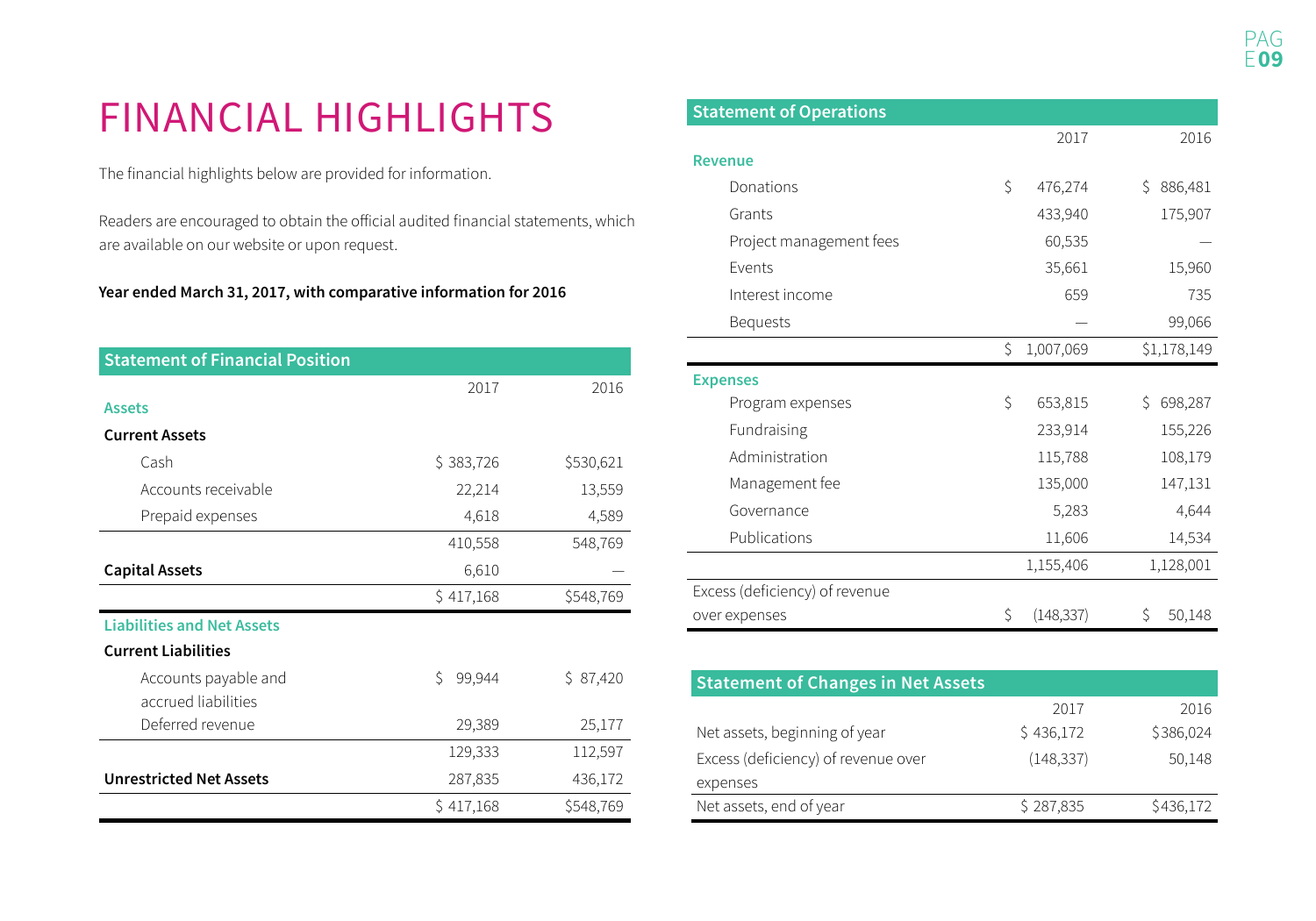# OUR DONORS KEEP US STRONG.

#### **Special Thanks:**

World University Services of Canada

#### **Foundations**

Canadian Federation of University WomenElementary Teachers' Federation of OntarioFoundation for a Just Society Institute for International Women's Rights—Manitoba LesLois Shaw FoundationMcLean Smits FoundationSisters of St. Joseph of the Diocese of London FoundationTerrace Women and Development Collective The Red Butterfly Foundation The Cloverleaf FoundationUniversity of Winnipeg Foundation Wellspring Advisors Women's Executive Network Foundation

#### **Corporations**

Cairns Oneil Strategic Media Inc. Citizen Relations

The Colony Project Eastern Ontario Women in Finance Fish Out of Water Design, Inc. Telus Corporation

#### **Patron**

Shirley Greenberg

#### **Change Maker**

Marcia Cardamore

#### **Catalyst**

Gail Asper OC, OM, LLD Roslyn Bern, The Leacross Foundation Ruth Mandel—WHO GIVES FundMargaret Newall Marissa Wesely

#### **Visionary**

Phyllis Gunn Robin Howlings Debbie McCueLinda Plumpton & Krista Hill Diana Rivington

#### **Leadership**

Maureen BostockDavid Chernushenko & Marie-Odile JunkerJackie ClaxtonJoan Gillespie Isabel GordonNancy Gordon Jennifer GuerardSarah Hendriks Maxine IfillKye Marshall Carol McArtonCaroline McAskie & Sylvia Spring Hunter McGillBarbara McInnesMarge Pratt Carol-Ann & Peter Siemens Christine Skene Susan StoutJanice SuttonElizabeth Taylor

#### **The MATCH International Women's Fund was made possible by the incredible generosity of these Founding Members:**

Gail Asper OC, OM, LLD, Marjorie Blankstein, Marcia Cardamore, Shirley Greenberg, Ruth Mandel, Kye Marshall, Margaret Newall, Diana Rivington, and Janice Sutton.

> PAGE**10**